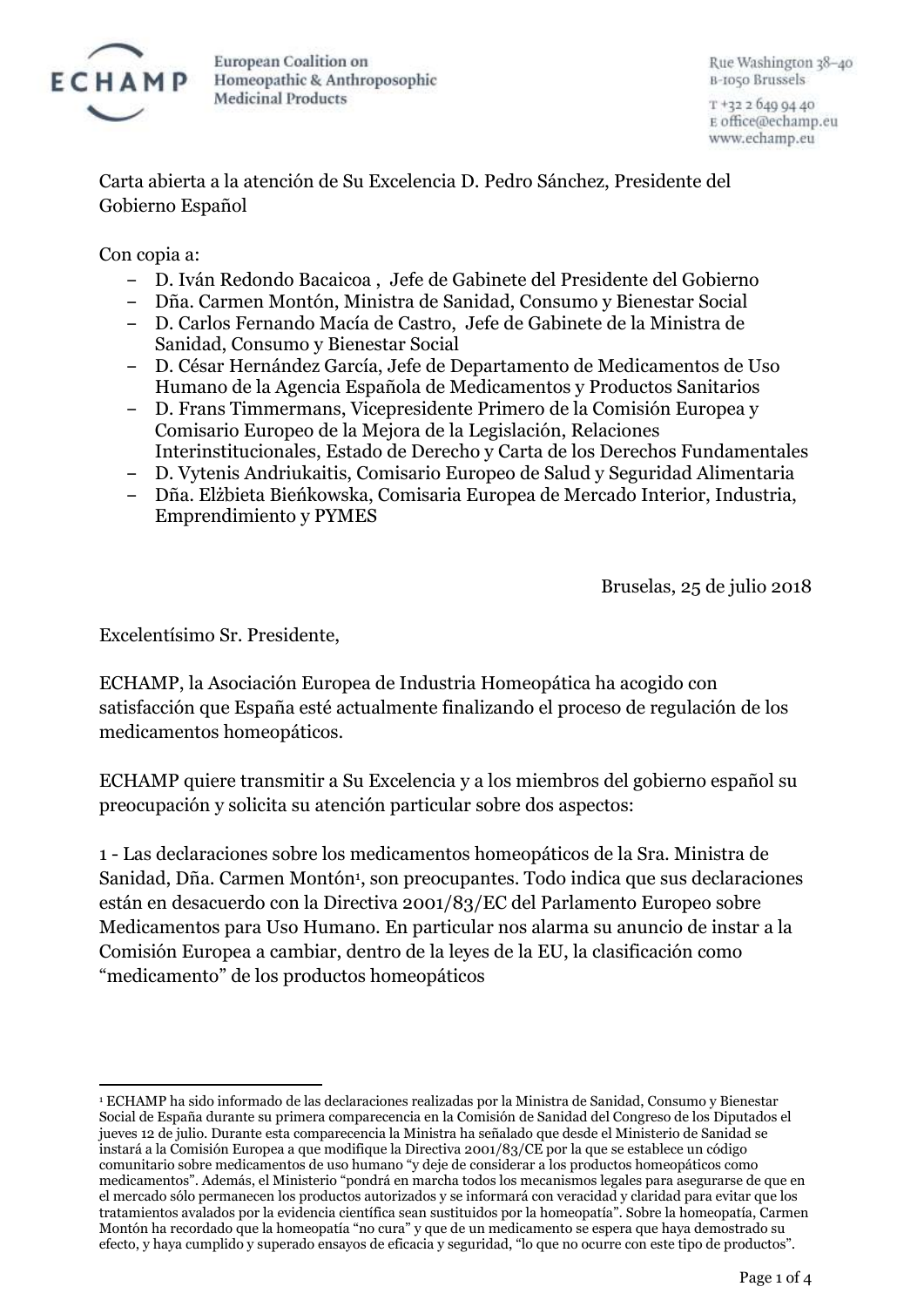

Rue Washington 38-40 B-1050 Brussels

T +32 2 640 04 40 E office@echamp.eu www.echamp.eu

2- A ECHAMP le preocupan aún más estas declaraciones ya que actualmente la industria farmacéutica española, a petición de la AEMPS2, ha iniciado el proceso de comunicación de los medicamentos homeopáticos que entrarán en la última fase de registro. ECHAMP le agradecería que nos confirme que el proceso iniciado no será alterado - implementando así las leyes de la UE y aplicando procesos administrativos transparentes.

ECHAMP, con 41 miembros europeos, 4 de los cuales operan en España, es especialista en el sector y está a su disposición para cualquier cuestión de carácter científico o reglamentario.

Desde ECHAMP queremos asegurarle que los medicamentos homeopáticos están considerados como un derecho fundamental de la libertad terapéutica. Nos gustaría contar con la garantía de que su gobierno, respetuoso con las instituciones europeas, hará todo lo posible para que los ciudadanos españoles puedan disfrutar de esta libertad promovida por Europa3.

Aprovechamos la oportunidad para recordarle que el 22% de los ciudadanos europeos usan medicamentos homeopáticos y consideramos que el acceso a estos medicamentos es un derecho fundamental para todos los médicos y pacientes con el fin de mantener sus opciones terapéuticas dentro de un sistema de salud moderno.

Agradecemos su pronta atención a las cuestiones planteadas y esperamos tener noticias suyas en la mayor brevedad posible.

Quedamos a su entera disposición para cualquier clarificación adicional.

Atentamente

g. Um

 $\overline{\phantom{a}}$ 

hol

Gesine Klein Christiaan Mol Presidente Secretario General

<sup>2</sup> ECHAMP fue, en su momento, informado de la publicación de la Orden SSI/425/2018, de 27 de abril, por la que se regula la comunicación que deben realizar los titulares de medicamentos homeopáticos a los que se refiere la disposición transitoria sexta del Real Decreto 1345/2007, de 11 de octubre por el que se regula el procedimiento de autorización, registro y condiciones de dispensación de los medicamentos de uso humano fabricados industrialmente.

<sup>3</sup> "Los pacientes deberían tener acceso a cuidados de salud y opciones de tratamientos acordes con su opción y preferencia, incluyendo terapias y medicamentos complementarios y alternativos " – Parlamento Europeo, Comisión de Medio Ambiente, Salud Pública y Seguridad Alimentaria, 14.02.2017: Informe sobre las opciones de la Unión para mejorar el acceso a los medicamentos. (2016/2057(INI)). A8-0040/2017, RR\1117350EN.docx, PE587.690v02-00.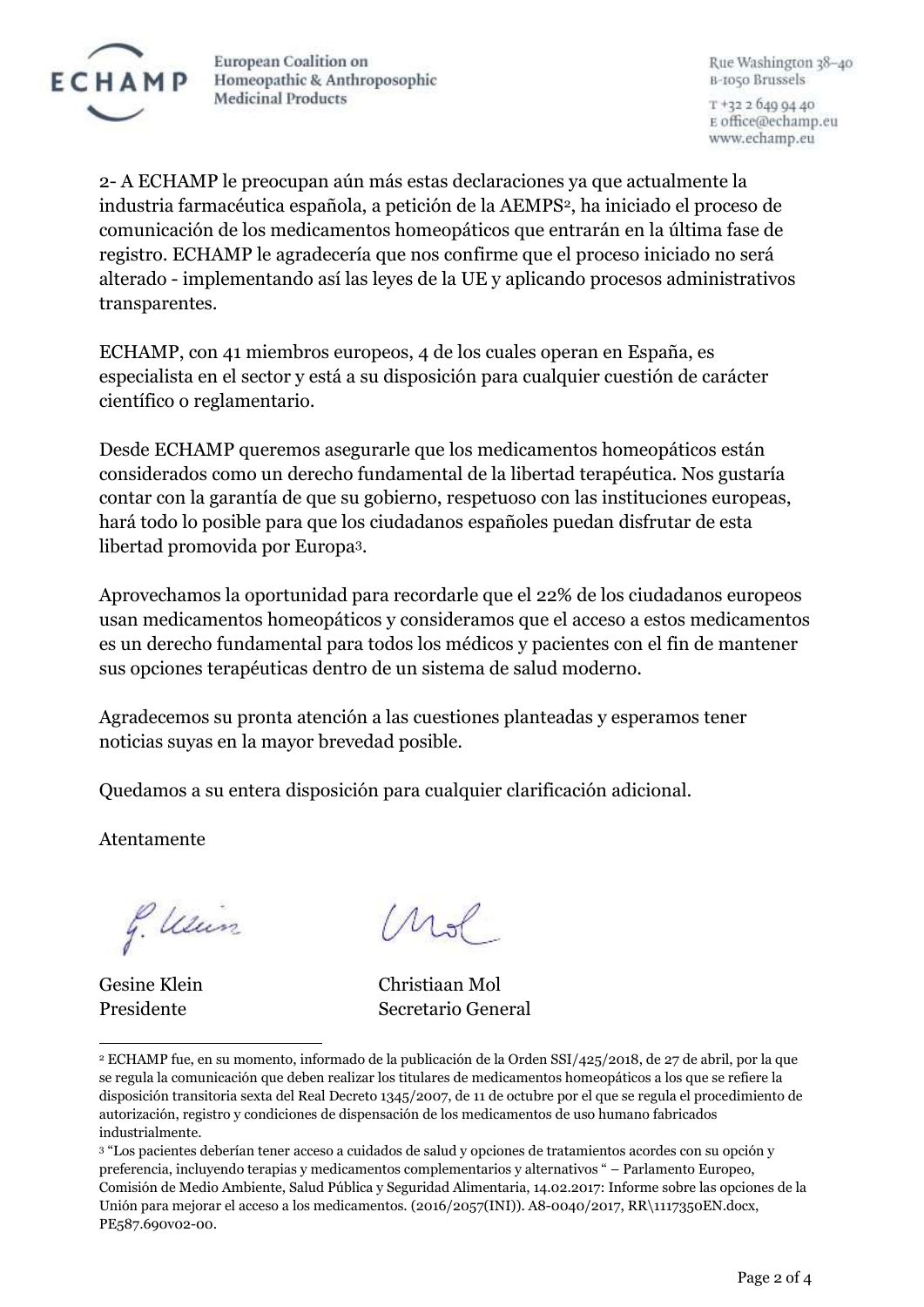

Rue Washington 38-40 B-1050 Brussels

T +32 2 640 04 40 E office@echamp.eu www.echamp.eu

Open letter to the attention of His Excellency Dr. Pedro Sánchez, the President of the Government of Spain

Copy sent to

- ‒ Mr Iván Redondo Bacaicoa, Head of Cabinet of the President of the Government of Spain
- ‒ Mrs Carmen Montón, Minister of Health, Consumers and Social Services
- ‒ Carlos Fernando Macía de Castro, Head of Cabinet of the Minister of Health, Consumers and Social Services
- ‒ Mr César Hernández, Head of the Department of Medicines for Human Use at the Spanish Agency of Medicines and Medical Devices
- ‒ Mr Frans Timmermans, First Vice President of the European Commission Better Regulation, Interinstitutional Regulations, the Rule of Law and the Charter of Fundamental Rights
- ‒ Mr Vytenis Andriukaitis, Commissioner for Health & Food Safety
- ‒ Mrs Elżbieta Bieńkowska, Commissioner for Internal Market, Industry, Entrepreneurship and SMEs

Brussels, 25 July 2018

Your Excellency,

ECHAMP is the European association of the homeopathic producing industry and we welcome that Spain is currently finalizing the process of regulation of homeopathic medicines.

ECHAMP conveys to Your Excellency and to your colleagues from the Spanish Government its concerns and its request for a particular vigilance on two issues:

1- The statements about homeopathic medicines by the Minister of Health, Carmen Montón <sup>4</sup>, are worrisome. Everything indicates that her statements are at odds with the European Directive for Medicinal Products for Human Use (2001/83/EC). Particularly her announcement to urge the European Commission to change the medicinal product status of homeopathic medicines in the EU laws alarms us regarding the recognition of homeopathic medicinal

 $\overline{a}$ <sup>4</sup> We have been informed of some statements made by the Minister of Health, Consumption and Social Welfare of Spain during her first appearance in the Health Commission of the Congress of Deputies on Thursday, July 12. During this hearing, the Minister indicated that from the Ministry of Health, the European Commission will be urged to amend the Directive 2001/83/EC which establishes a community code on medicinal products for human use "and stop considering these products as homeopathic medicines." In addition, the Ministry "will implement all legal mechanisms to ensure that only authorized products remain on the market and will inform with veracity and clarity to prevent the treatments supported by scientific evidence are being replaced by homeopathy". On homeopathy, Carmen Montón recalled that homeopathy "does not cure" and that a medicine is expected to have demonstrated its effect, and has met and passed efficacy and safety trials, "which does not happen with this type of product".